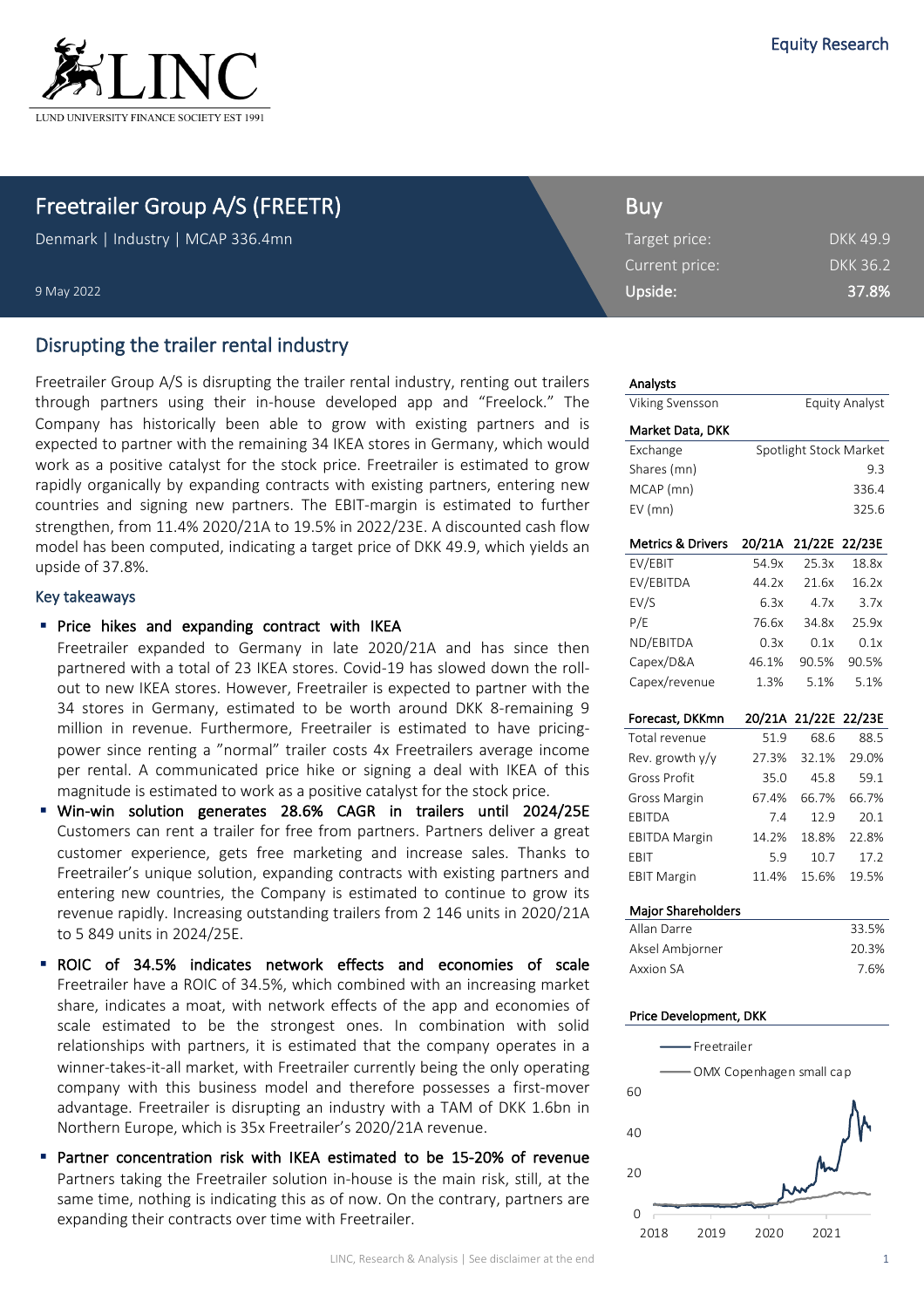

## Investment thesis

Disrupting the trailer rental industry using a unique win-win solution for everyone involved Freetrailer's business model is a win-win because of four reasons: i) The customers can rent a trailer for free, which spreads fast through word of mouth. ii) The partners deliver a great customer experience. iii) Partners increase sales both through new customers that visit their stores thanks to Freetrailer and through already existing customers. It is estimated that 2 out of 3 customers renting a trailer also enter the store to make a purchase which clearly shows the increase in sales Freetrailer is creating for its partners. iv) Partners get free marketing through the trailers they lease from Freetrailer. All trailers are branded with the partner's own company name and logo, making it a great marketing solution for partners. We believe that the market underestimates the power of the win-win solution Freetrailer offers and thus the long-term growth potential of the company.

#### Strong ROIC of 34.5% indicates a moat

Freetrailer's ROIC of 34.5% indicates that the company possesses a moat, with network effects of the app and economies of scale being the strongest, estimated to improve over time. Freetrailer is estimated to have a 60% market share in Denmark, meaning that the Freetrailer app is on top of mind when consumers need to rent a trailer, making it hard for upcoming competitors to get traction. Therefore, it is expected that their moat will grow stronger over time. Thanks to Freetrailers first-mover advantage in all their markets, it is estimated that they possess an excellent position to take a significant market share in what is expected to be a winner takes it all market.



#### Trailers estimated to grow in a rapid pace averaging a growth of 28.8% in the coming years

#### Competitors entering the market is not a significant risk near term

Competitors entering the market are not viewed as a significant threat thanks to Freetrailer's first mover advantage, network effects and strong relationships with their partners. Partners leaving is considered to be the main risk. Freetrailer has a customer concentration risk. IKEA is estimated to stand for 15-20% of the company's total revenue, making them a critical partner for Freetrailer. If a partner such as IKEA were to withdraw their contracts with Freetrailer, this would have a big impact on revenue and thus margins. However, this is not viewed as likely as of now since IKEA is currently expanding its contracts with Freetrailer. Freetrailers contracts with partners are usually 3-5 years. It seems unlikely that IKEA would take an over-head decision for all stores at once to not continue having Freetrailer as a partner. Still, how the partnership develops with big partners like IKEA is a critical data point to keep an eye on.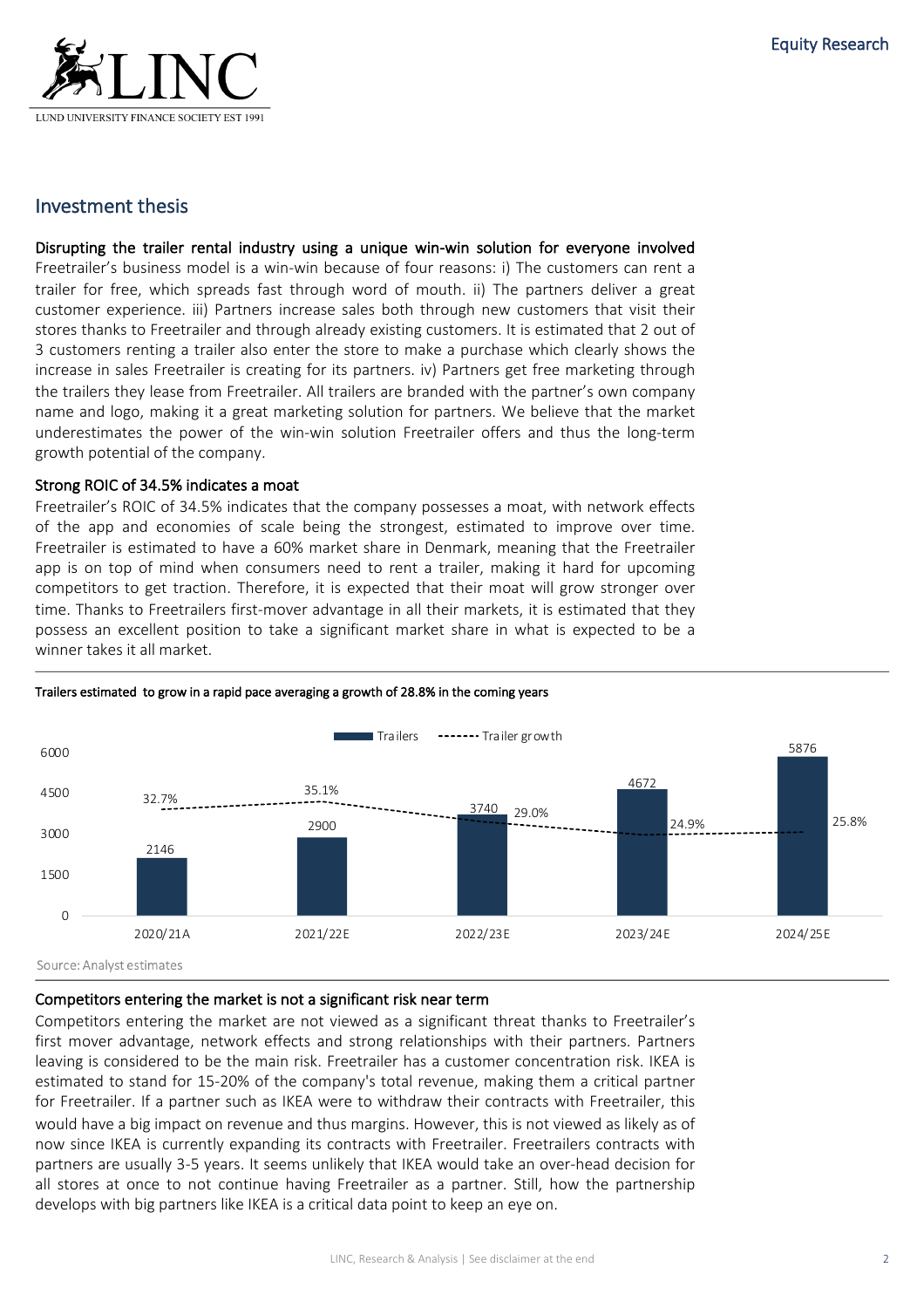

## Overview of the company

#### 100% self-service solution with partners like IKEA, ICA and Byggmax

Freetrailer was founded 2004 in Denmark and is renting out trailers through partners with their app. In 2015 they developed an automated electronic lock and an IT platform, which created a 100% self-service solution. The trailers are free of charge for customers, making more people visit the store and thus increasing sales for partners. In addition, the trailers are designed with specialized advertising for partners. Freetrailer has over 70 partners consisting of mostly big chain stores such as IKEA, ICA and Byggmax, with 2 448 trailers. Freetrailer is well established in Denmark but is also operating in Sweden and Norway and have recently entered Germany. Freetrailer has been rewarded the gazelle price seven years in a row from daily Borsen, identifying Denmark's growth elite.

#### 70% of revenue is created from customers add-ons and 30% through partners

Revenue is created in two ways: 30% through their partners and 70% from the consumers. Growth in number of trailers is the primary growth driver in both segments. Recurring monthly revenue from their partners is based on 3-5 years contracts with an estimated yearly revenue of DKK 6tn per trailer. Consumers pay for add-on services when renting a trailer, such as prebooking, insurance and extending the rental period, generating an average of DKK 67 per rental since 90% of customers choose to pay for add-on services.



#### Cost drivers are trailers which is estimated to grow in line with revenue

The main cost driver is the increase in trailers, which is expected to rise in line with revenue. Freetrailer leases trailers which ensure that the cost is covered with partner contracts. Marketing has this far been in correlation with the IPO but is expected to rise with revenue to realize their expansion, mainly through social media. Since their automatic service solution creates scalability, personnel costs are expected to decline in relation to revenue.

#### Focus on partners both in existing and new markets is key to increasing revenue

For continued high growth, Freetrailer needs to focus on expanding its current partner contracts as well as signing new partners. Through an increased number of available trailers, this will be the key revenue driver. The Nordics, Germany and the Benelux countries (Belgium, Netherlands and Luxemburg) are estimated to be worth around DKK 1.6bn which is 35x Freetrailers 2020/21A revenue. The trailer rental industry is fragmented, where mainly local stores and gas stations rent out trailers as a side business. Freetrailer has recently entered Germany, which is estimated to become their biggest market. Going forward, the company is planning to expand to the Benelux countries. However, since their product is both global and scalable Freetrailer have targeted the whole of Europe as their potential market in the coming years. They operate in the sharing economy market which is estimated to grow with a CAGR of 30% until 2025E according to PWC.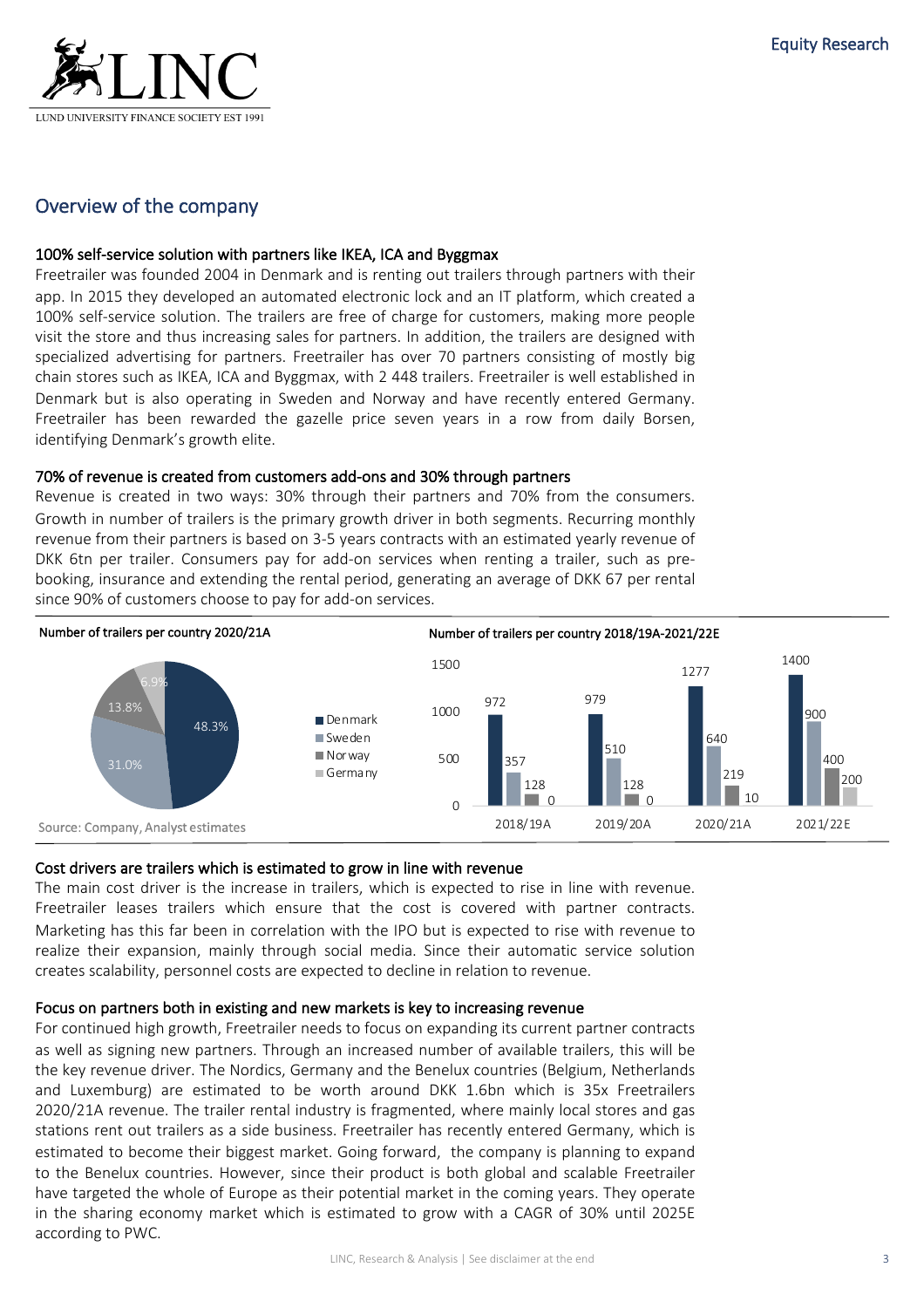

## Financial forecast breakdown

#### Revenue to grow from DKK 51.9mn to DKK 139.1mn in 2024/25E due to high growth in trailers

Trailers are estimated to increase from 2 448 units in Q2 2021/22A to 5 876 units until 2024/25E, primarily driven by expanding contracts with existing partners and expanding to new countries. Freetrailer has signed agreement with 23 IKEA stores in Germany and is expected to sign the remaining 34 stores during 2022/23E, which is estimated to support the growth of 266 trailers. The potential revenue growth from the 34 new IKEA stores in Germany is estimated to be DKK 8-9mn in revenue, translating to a growth of approximately 15.4% compared to Freetrailers 2020/21A revenue. Furthermore, the company is expected to enter the Benelux countries in 2023/24E, starting with 10 trailers, which is expected to grow to 200 units during 2024/25E, estimated to increase sales by DKK 5.0mn. Beyond this, Freetrailer is expected to further strengthen their presence with big retail chains like ICA in Sweden, Europris and Silvan in Norway. The company is also estimated to sign new contracts with big chain stores in other countries and expand contracts with those in a similar way as previously seen with IKEA.



#### COGS is estimated to increase from DKK 16.9mn 2020/21A to DKK 46.3mn 2024/25E

Freetrailer leases trailers from a third-party company and then leases them out to partners. After 4-5 years they usually buy the trailers out from the third-party company and resell them through their own website or in larger chunks to different companies with a profit. This makes Freetrailers business model very capital light with no upfront investments needed to be made. Freetrailer have an estimated leasing cost per trailer of DKK 7 997.0 which makes their COGS increase in relation to their trailer growth. COGS is estimated to increase from DKK 16.9mn 2020/21A to DKK 46.3mn in 2024/25E, leading to a gross margin of 66.7% 2024/25E. However, since Freetrailer is estimated to operate in a winner-takes-it all market they should be able to decrease the cost per of trailer in a longer perspective and thus improving their gross margin.

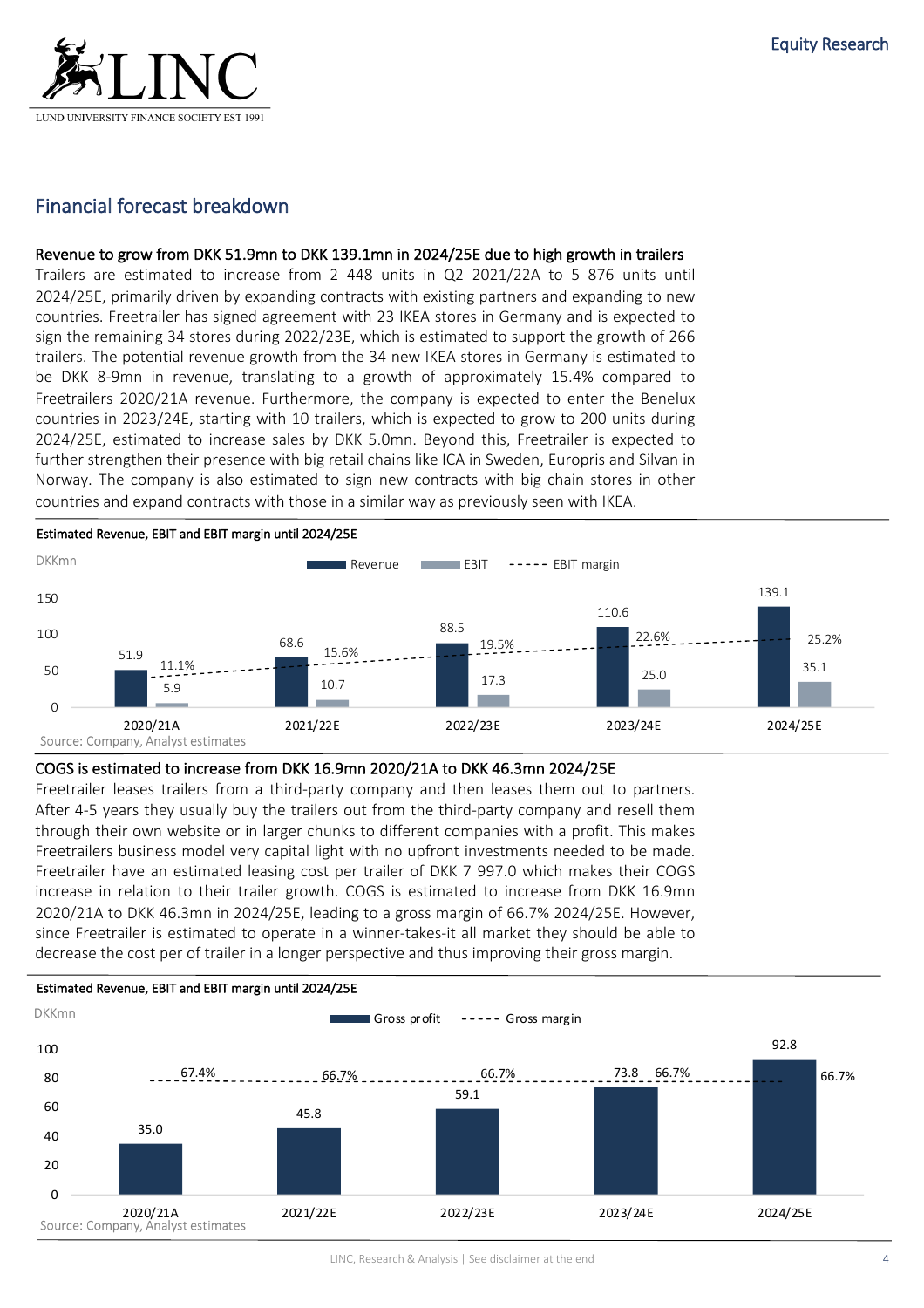

## Financial forecast breakdown

#### Number of employees estimated to increase from 38 to 58 in 2024/25E

Freetrailer is expected to further expand their presence in Germany and to expand to the Benelux countries in the coming years. It is estimated that this will demand an increased headcount due to the need for local customer service and sales. Number of employees is estimated to grow from 38 to 58 in 2024/25E, driving personnel costs and thus operating expenses from DKK 27.6mn to DKK 53.2mn in 2024/25E. This implies an EBITDA of DKK 39.6mn in 2024/25E.



#### EBIT margin expected to increase from 11.1% in 2020/21A to 25.2% in 2024/25E

Freetrailer does not need to invest any money upfront since they lease their trailers from a third-party company, making their CapEx and thus their D&A low. It is estimated that Freetrailer's CapEx and D&A will grow approximately as a percentage of their revenue. Implying D&A increase DKK 1.2mn in 2020/21A to DKK 4.5mn in 2024/25E. This will mostly be due to overall CapEx, from such as investments in developing their app, new electrical vehicles and further developing their platform. Furthermore, this will lead to EBIT increasing from DKK 5.9mn in 2020/21A to DKK 26.6mn in 2024/25E. EBIT margin is expected to increase from 11.4% in 2020/21A to 25.2% in 2024/25E.



#### Etimated Revenue, personnel costs and personnel costs as a percentage of revenue until 2024/25E

## Interest expense estimated to be steady the coming years

Interest expense is estimated to be approximately DKK 50k during the coming years. Debt is expected to be stable beacuse of two reasons. Firstly, there is no reason for Freetrailer to pay of debt when rates are low, secondly, they do not need to take on further debt because they do not have any big upfront investments to make that their cash flow can not cover.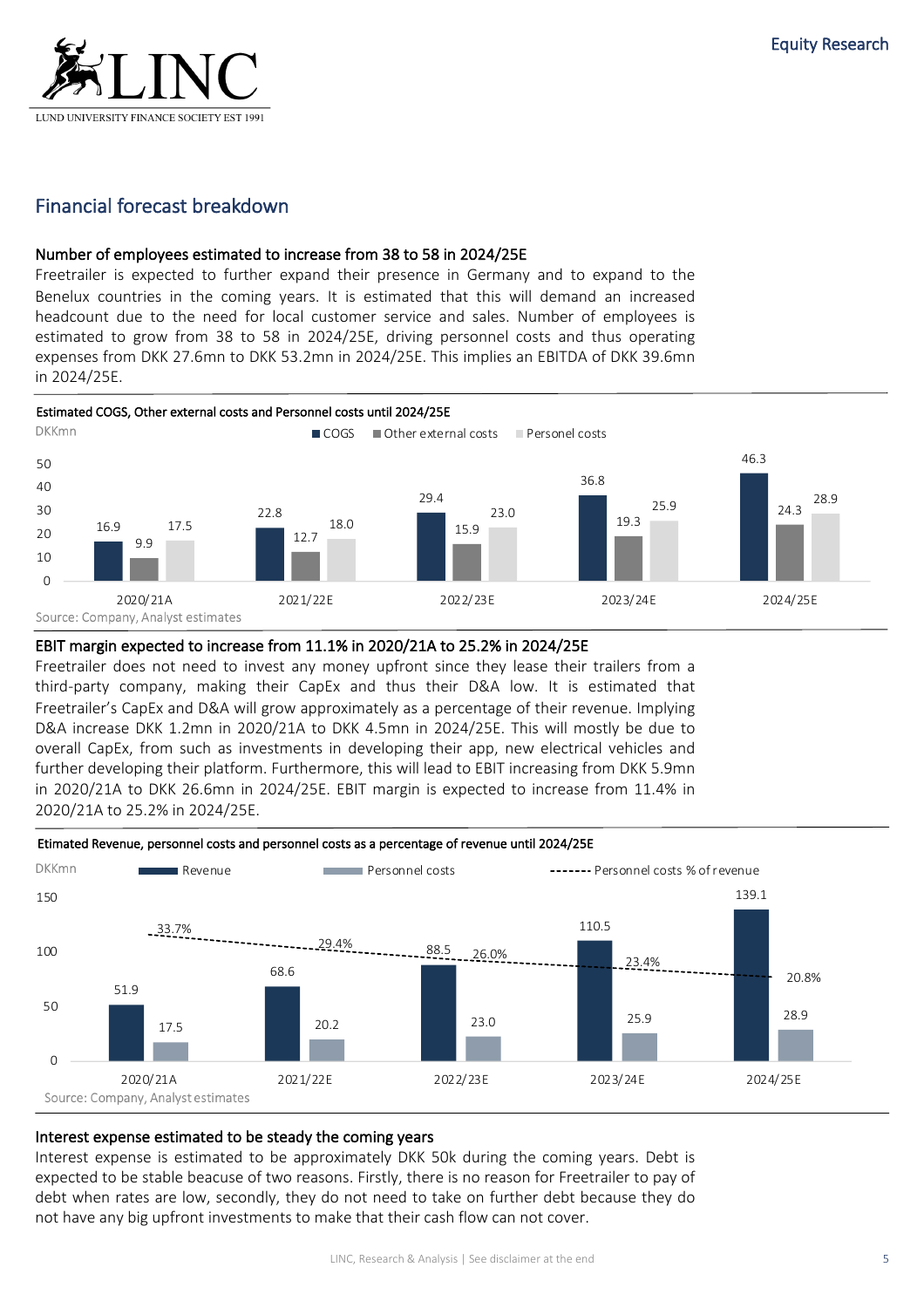

## Valuation

| <b>DCF</b>             |          |          |          |          |          |          |          |          |          |          |
|------------------------|----------|----------|----------|----------|----------|----------|----------|----------|----------|----------|
| Key Cash flow<br>items | 2021/22e | 2022/23e | 2023/24e | 2024/25e | 2025/26e | 2026/27e | 2027/28e | 2028/29e | 2029/30e | 2030/31e |
| Net sales              | 68 619   | 88 495   | 110 553  | 139 046  | 166 855  | 195 220  | 224 503  | 253 689  | 279 058  | 287 429  |
| EBIT                   | 12876    | 17 273   | 24 959   | 35 0 56  | 47 654   | 53 803   | 64 118   | 74 990   | 85 280   | 90 713   |
| Taxes on EBIT          | $-3092$  | $-4148$  | $-5994$  | $-8419$  | $-11445$ | $-12921$ | $-15399$ | $-18010$ | $-20481$ | $-21786$ |
| <b>NOPAT</b>           | 9784     | 13 1 25  | 18 9 65  | 26 637   | 36 209   | 40881    | 48720    | 56 981   | 64 799   | 68 927   |
| D&A                    | 3844     | 4957     | 6 1 9 3  | 7789     | 9 3 4 6  | 10 935   | 12 5 7 5 | 14 2 10  | 15 631   | 16 100   |
| Capex                  | $-3480$  | $-4488$  | $-5606$  | $-7051$  | $-8461$  | $-9900$  | $-11385$ | $-12865$ | $-14151$ | $-14576$ |
| Change in NWC          | $-5709$  | $-11411$ | $-12664$ | $-16359$ | $-15966$ | $-16285$ | $-16812$ | $-16756$ | $-14565$ | $-4806$  |
| <b>FCFF</b>            | 4439     | 2 1 8 3  | 6887     | 11016    | 21 1 28  | 25 631   | 33 098   | 41 570   | 51 7 14  | 65 645   |
|                        |          |          |          |          |          |          |          |          |          |          |

Source: Bloomberg, Analyst estimates

#### Discounted cash flow analysis

Most companies within the sharing economy market with a similar market cap to Freetrailer does not generate earnings. Consequently, valuing Freetrailer based on a peer valuation is difficult since it is argued that Freetrailer should be valued on an EV/EBIT multiple. Instead of a peer valuation, a discounted cash flow analysis has been assembled. Considering Freetrailer's debt of DKK 200.6tn and equity of DKK 336.4mn, a WACC of 9.9% has been computed. In combination with a terminal growth rate of 2.5% the discounted cash flow analysis derives in a fair market cap of DKK 464.1mn. Based on the 9.3mn outstanding shares today, it corresponds to a share price of DKK 49.9.

|                                        | <b>MCAP</b>  | Enterprise    | <b>Financials</b> | Revenue CAGR 19-21 | EV/S  |  |
|----------------------------------------|--------------|---------------|-------------------|--------------------|-------|--|
| Peers                                  | <b>DKKmn</b> | Value (DKKmn) | EBIT-margin       | 2019-2021A         | 2021A |  |
| GreenMobility                          | 291.3        | 358.9         | Neg.              | 33.0%              | 5.8   |  |
| Donkey republic                        | 114.7        | 125.7         | Neg.              | 31.3%              | 3.4   |  |
| Vertiseit                              | 613.8        | 607.8         | 3.6%              | 25.4%              | 6.4   |  |
| Relesys                                | 291.3        | 235.3         | Neg.              | 29.4%              | 6.8   |  |
| Average                                | 339.9        | 322.9         | 3.6%              | 29.8%              | 5.6   |  |
| Median                                 | 291.3        | 235.3         | Neg.              | 30.4%              | 6.1   |  |
| Freetrailer                            | 336.4        | 325.6         | 18.8%             | 29.7%              | 4.7   |  |
| Courses Dispuelesse Anglust settmentes |              |               |                   |                    |       |  |

Source: Bloomberg, Analyst estimates

### Peer valuation supporting the discounted cash flow analysis

Freetrailer does not have any direct comparable peers, instead a peer table of companies within the sharing economy market and companies selling a combination of software and hardware solution has been formed. Most companies within these segments, with a similar market cap to Freetrailer does not generate earnings, which makes comparing peers on anything else than EV/S difficult. It is argued that Freetrailer should be valued on an EV/EBIT multiple, however, comparing Freetrailer to the peer table on an EV/S multiple can give more colour to the discounted cash flow analysis. Freetrailer is priced with a discount to the peer table median, although we argue that Freetrailer should trade with a premium compared to peers for two reasons: 1) Freetrailer have EBIT-margins of 18.8% compared to the peer median EBIT-margin which is negative. 2) Freetrailer have a ROIC of 34.5% which is best in class. Considering this, it is reasonable to apply a premium of 10% compared to peers, implying a market cap of DKK 460.4mn, supporting the discounted cash flow analysis.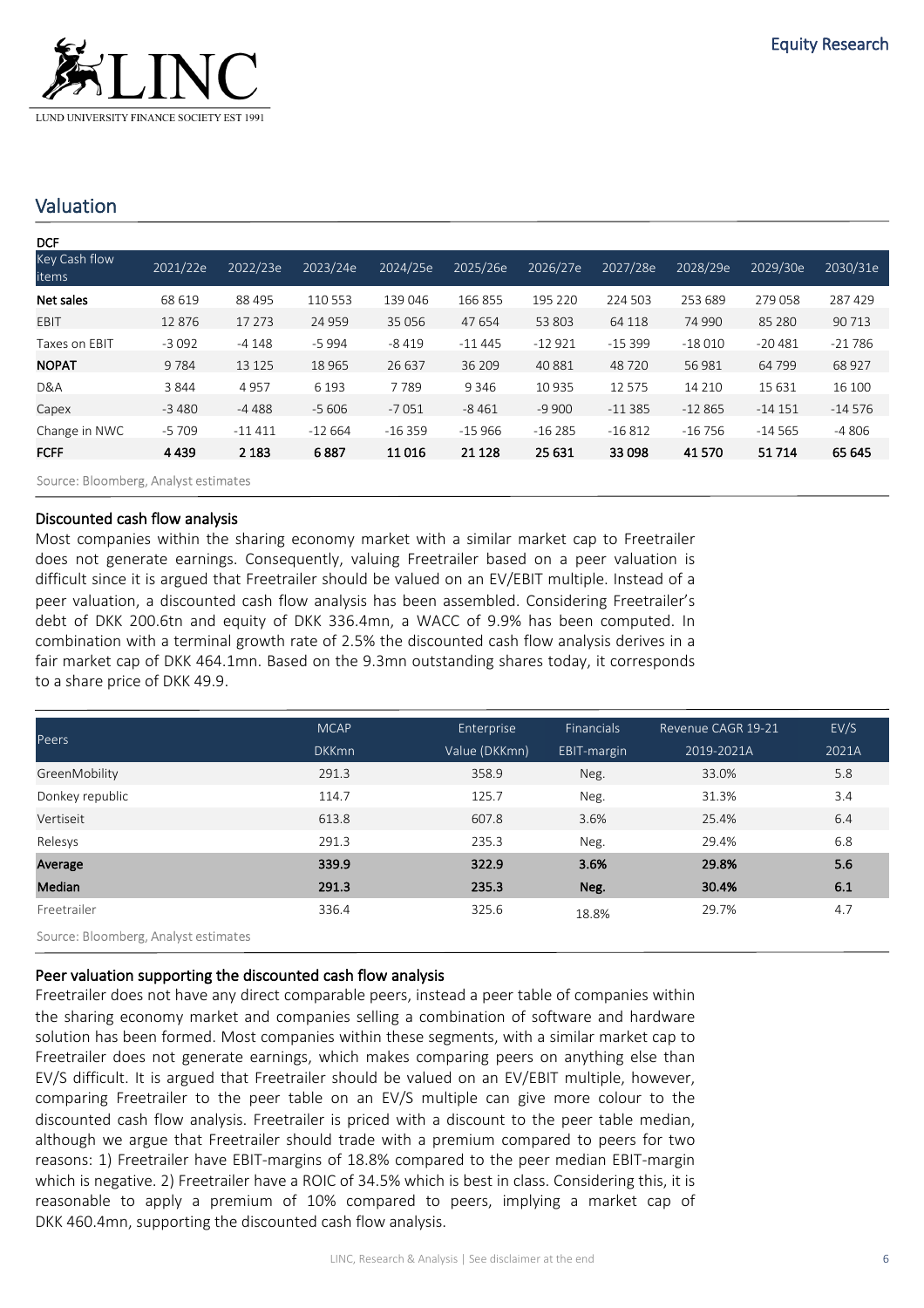## Management and board

## Philip Filipsen, CEO & Member of the Board

Philip Filipsen joined Freetrailer for the first time in 2009 as Chief financial officer. He left 2011 and worked as CFO at In-Mix. He returned to Freetrailer 2014 working as CFO & COO. After the planned step down of CEO Allan Sonderskov Darre in 2019, Philip Filipsen assumed the position as group CEO at the end of the year. Philip Filipsen has previously held several leadership positions as CFO and CEO in different companies. He is also the cofounder of a company called Business Support TAK ApS, founded in 2016.

Ownership (private and through companies): 0 shares or 0.0% of the company.

### Allan Sonderskov Darre, CO-Founder and Board Member

Allan Sonderskov Darre founded Freetrailer in 2004 together with Aksel Ambjorner and held the position as CEO until 2019 when he stepped down. During the years as CEO of Freetrailer Allan Sonderskov Darre also founded several companies. In 2021 he founded Propagator.co, in 2020 he founded EatMyBill, Salix Greentech, Globeland and in 2019 he founded Fastr. Allan has also worked as an angel investor and board member in different companies during this period.

Ownership (private and through companies): 3 095 551 or 33.5% of the company.

### Aksel Ambjorner , CO-Founder

Aksel Ambjorner founded Freetrailer in 2004 together with Allan Sonderskov Darre. He worked as head of sales during the time period 2012-2015 but has since then no position within the company.

Ownership (private and through companies): 1 875 952 or 20.3% of the company.

### Mikael Bartroff, Chairman of the Board and CFO

Mikael Bartroff has been a chairman of the Board since 2017. Previously he has been working at IKEA. From 1992 to 2005 he worked as a CFO for IKEA Netherlands and from 2005 to 2008 as CEO for IKEA Turkey. Mikael Bartroff founded Azure overseas in 2008.

Ownership (Private and through companies): 335 289 or 3.6% of the company.







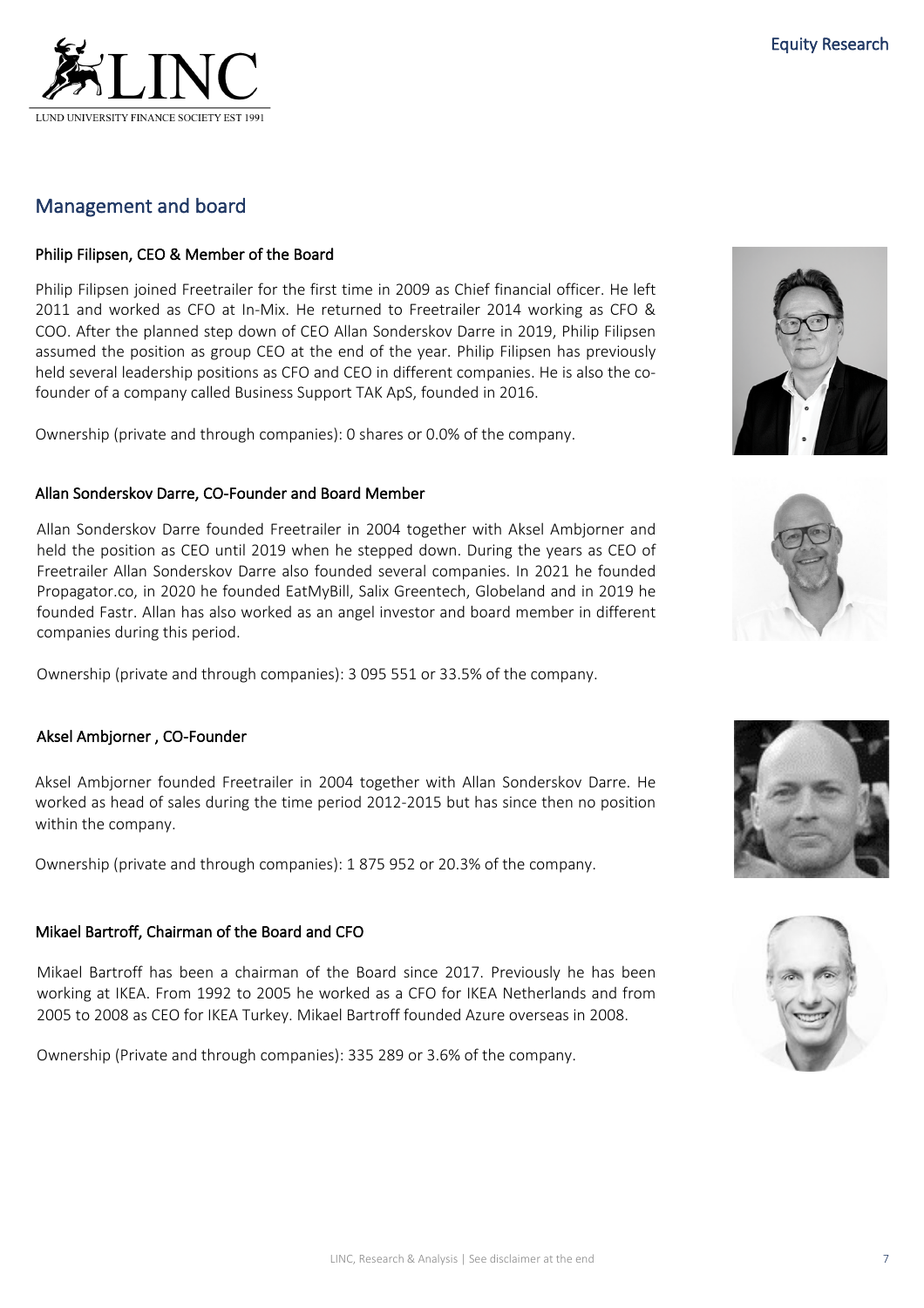

# Appendix: Income Statement

| Income statement DKKtn   | 2017/18     | 2018/19        | 2019/20     | 2020/21  | 2021/22e | 2022/23e    | 2023/24e     | 2024/25e     |
|--------------------------|-------------|----------------|-------------|----------|----------|-------------|--------------|--------------|
| Revenue                  | 30 194      | 34 702         | 40 780      | 51933    | 68 619   | 88 4 95     | 110 553      | 139 046      |
|                          |             |                |             |          |          |             |              |              |
| COGS                     | $-8326$     | $-11000$       | $-13827$    | $-16933$ | $-22828$ | $-29438$    | $-36776$     | $-46254$     |
| <b>Gross Profit</b>      | 21868       | 23 703         | 26 953      | 35 000   | 45 791   | 59 057      | 73 777       | 92792        |
| Gross margin             | 72.4%       | 68.3%          | 66.1%       | 67.4%    | 66.7%    | 66.7%       | 66.7%        | 66.7%        |
|                          |             |                |             |          |          |             |              |              |
| <b>OPEX</b>              |             |                |             |          |          |             |              |              |
| Other external costs     | $-8490$     | $-8618$        | $-8729$     | $-9946$  | $-12695$ | $-15929$    | $-19347$     | $-24333$     |
| Personel costs           | $-15085$    | $-15529$       | $-14864$    | $-17495$ | $-18000$ | $-22991$    | $-25894$     | $-28903$     |
| Other operating expenses | $\mathbf 0$ | 0              | $\mathbf 0$ | $-187$   | 0        | $\mathbf 0$ | $\mathbf{0}$ | $\mathsf{O}$ |
| <b>EBITDA</b>            | $-1707$     | $-444$         | 3 3 6 0     | 7372     | 15 097   | 20 13 6     | 28 5 37      | 39 555       |
| EBITDA-margin            | $-5.7%$     | $-1.3%$        | 8.2%        | 14.2%    | 22.0%    | 22.8%       | 25.8%        | 28.4%        |
|                          |             |                |             |          |          |             |              |              |
| D&A                      | $-2307$     | $-2878$        | $-1509$     | $-1439$  | $-2220$  | $-2864$     | $-3577$      | -4 499       |
| <b>EBIT</b>              | $-4015$     | $-3322$        | 1851        | 5934     | 12876    | 17 273      | 24 959       | 35 056       |
| EBIT-margin              | $-13.3%$    | $-9.6%$        | 4.5%        | 11.4%    | 18.8%    | 19.5%       | 22.6%        | 25.2%        |
|                          |             |                |             |          |          |             |              |              |
| Interest income          | 96          | $\overline{2}$ | 9           | 105      | 94       | 121         | 152          | 191          |
| Interest expeses         | $-319$      | $-128$         | $-348$      | $-47$    | $-47$    | $-47$       | $-47$        | $-47$        |
| <b>EBT</b>               | -4430       | $-3452$        | 1493        | 5781     | 12736    | 17 105      | 24 761       | 34 819       |
| EBT-margin               | $-14.7%$    | $-9.9%$        | 3.7%        | 11.1%    | 18.6%    | 19.3%       | 22.4%        | 25.0%        |
|                          |             |                |             |          |          |             |              |              |
| Tax expense              | $-731$      | $-710$         | $-360$      | $-1388$  | $-3057$  | $-4105$     | $-5943$      | $-8357$      |
| Net income               | $-5161$     | $-4163$        | 1 1 3 3     | 4 3 9 3  | 9679     | 13 000      | 18818        | 26 4 62      |
| Net margin               | $-17.1%$    | $-12.0%$       | 2.8%        | 8.5%     | 14.1%    | 14.7%       | 17.0%        | 19.0%        |

#### Sensitivity analysis

|             | Share price |       |       |      | WACC |       |       |       |
|-------------|-------------|-------|-------|------|------|-------|-------|-------|
|             | 49.9        | 6.9%  | 7.9%  | 8.9% | 9.9% | 10.9% | 11.9% | 12.9% |
| Terminal    | 1.0%        | 77.0  | 62.2  | 51.3 | 43.1 | 36.6  | 31.4  | 27.2  |
| Growth rate | 1.5%        | 83.1  | 66.2  | 54.1 | 45.1 | 38.1  | 32.6  | 28.1  |
|             | 2.0%        | 90.5  | 71.0  | 57.3 | 47.4 | 39.8  | 33.8  | 29.1  |
|             | 2.5%        | 99.4  | 76.6  | 61.1 | 49.9 | 41.6  | 35.2  | 30.1  |
|             | 3.0%        | 110.7 | 83.3  | 65.4 | 52.9 | 43.7  | 36.7  | 31.3  |
|             | 3.5%        | 125.3 | 91.6  | 70.5 | 56.3 | 46.1  | 38.5  | 32.5  |
|             | 4.0%        | 145.0 | 101.9 | 76.7 | 60.3 | 48.8  | 40.4  | 34.0  |